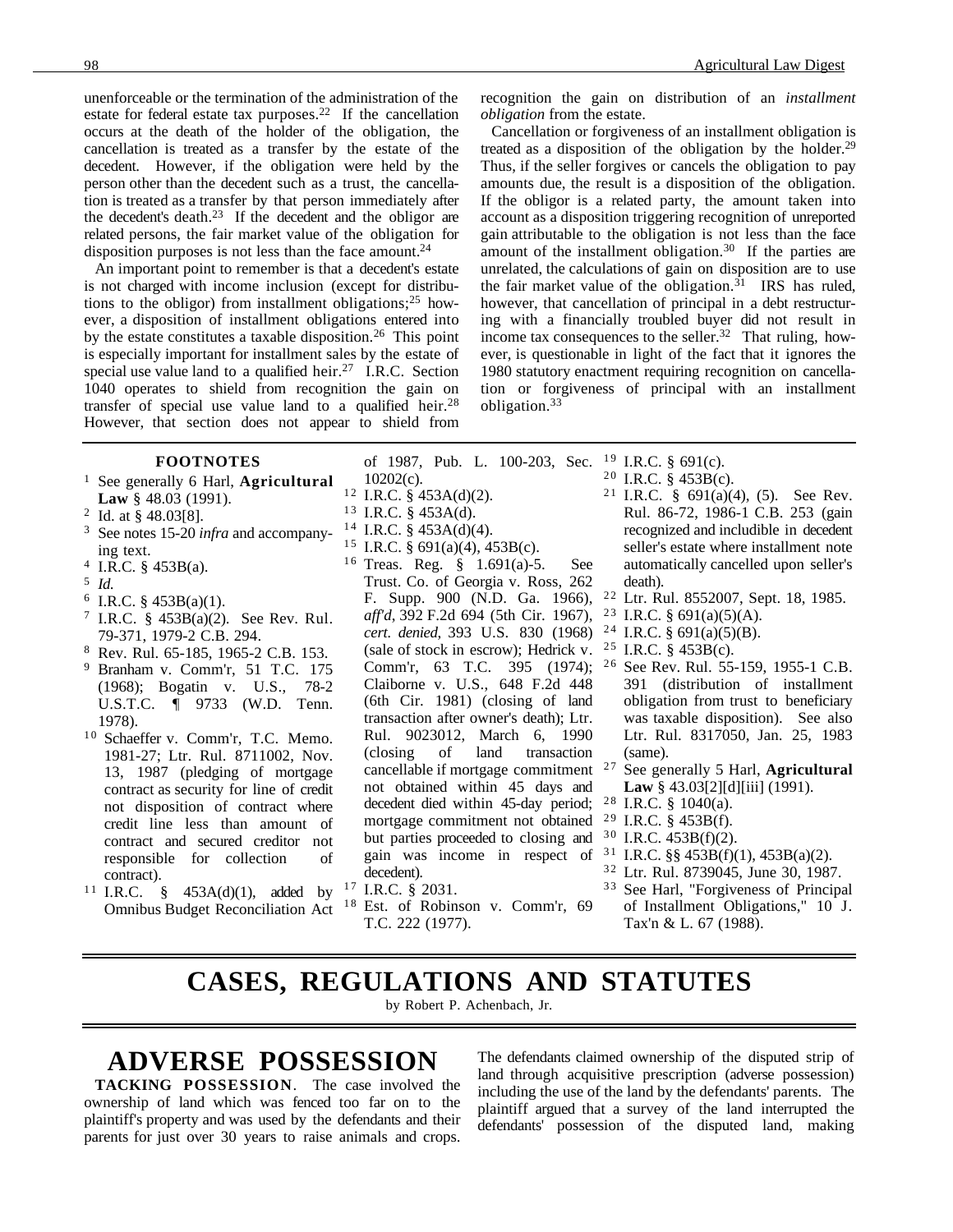possession less than 30 years. The court held that a survey does not interrupt possession and that the defendants could include the possession of their parents in determining whether possession was for 30 years. **Delgado v . Burns, 576 So.2d 1075 (La. Ct. App. 1991)**.

### **BANKING**

**BREACH OF CONTRACT**. After the debtors incurred several years of losses, the PCA required the debtors to obtain other financing to decrease their debt principal. The debtors sought advice from the state university which developed a three year plan to increase the debtors' ranch profitability. The debtors obtained other financing which enabled them to reduce the loan principal owed to the PCA. After two more years of losses the PCA refused to continue the loans. The debtors sued the PCA for breach of contract and negligence for failing to finance the three year ranch plan. The court upheld the trial court's judgment notwithstanding the verdict of the jury for the debtors, holding that the debtors provided insufficient evidence that the PCA agreed to finance the three year plan and that the three year plan was too indefinite to form the basis of a valid contract. **Nelson v. Prod. Credit Ass'n of the Midlands, 930 F.2d 599 (8th Cir. 1991),** *aff'g* **729 F . Supp. 677 (D. Neb. 1989)**.

# **BANKRUPTCY GENERAL**

**EXEMPTIONS**. The debtor was denied an exemption for a duplex which was rented to a third party and the debtor's child where the debtor was living with the debtor's fiance. *In re* **Bradshaw, 125 B.R. 782 (Bankr. E.D. Wis. 1991)**.

After the debtors' Chapter 13 plan was confirmed and payments made to the trustee, the debtors converted the case to Chapter 7 and claimed as exempt the debtors' wages paid to the trustee under the Chapter 13 plan. The court held that the character of the money as wages was lost once the money was paid to the trustee and the Chapter 13 plan was confirmed. Therefore, the debtors could not claim the money as exempt wages in the Chapter 7 case. *In re* **Radebaugh, 125 B.R. 797 (Bankr. W.D. Mo. 1991)**. *In re* **Halpenny, 125 B.R. 814 (Bankr. D . Hawaii 1991)**.

The debtor claimed an exemption for pension and profit sharing plans and an interest in an IRA. No creditor filed a timely objection to the exemptions but one creditor filed a late objection to the exemption of the plans and IRA. The court held that the debtor had a good-faith statutory basis for claiming the exemptions because the issue of whether the Illinois exemptions were pre-empted by ERISA was unsettled. Therefore, the untimely objection would not be allowed. *In re* **Kazi, 125 B.R. 981 (Bankr. S.D. Ill. 1991)**.

The debtor operated a trucking business and claimed three trucks, a trailer and a payloader as exempt. The debtor was not allowed an exemption for the trucks as tools of the trade because Montana provided a separate exemption for motor vehicles. However, because the value of each of the trucks exceeded the exemption amount for motor vehicles, the debtor could not claim any of the trucks as exempt. The trailer and payloader were allowable exemptions as tools of the trade. The debtor could not "stack" the general \$600 per item exemption as to any one truck. *In re* **Neutgens, 126 B.R. 91 (Bankr. D. Mont. 1989)**.

The debtor's spouse was not entitled to any tools of the trade exemption for medical equipment used only by the debtor in a medical practice. *In re* **Bryan, 126 B.R. 108 (Bankr. D. N.M. 1991)**.

**INJUNCTION**. After the debtor sold collateral cattle without remitting the proceeds to the secured creditor, the debtor was indicted under Tex. Penal Code § 32.33(b), (c), for intentionally "hindering enforcement of a security interest or lien." The debtor then filed in Chapter 7. The debtor sought to enjoin the state criminal proceeding as infringing on a federal right to discharge in bankruptcy. The court held that the debtor does not have a federal right to prevent a state court from requiring that the debtor repay debts subject to a bankruptcy proceeding. *In re* **Fussell, 928 F.2d 712 (5th Cir. 1991)**.

**PREFERENTIAL TRANSFERS**. The debtors fed cattle belonging to another person and sold the cattle after the cattle reached a certain weight. The proceeds of the sales were then sent to the owner who returned the amount to be paid for the feeding. The court held that the payments of the sales proceeds within 90 days before the bankruptcy filing were not preferential transfers because the cattle and proceeds never belonged to the debtors. *In re* **Zwagerman, 125 B.R. 486 (W.D. Mich. 1991),** *aff'g***, 115 B.R. 540 (Bankr. W.D. Mich. 1990)**.

**SUBROGATION**. A shareholder of the debtor, a corporation operating a hydroponic greenhouse, applied for a letter of credit from a bank for which the shareholder and debtor were liable. The letter of credit was used to pay amounts owed by the debtor secured by the debtor's greenhouse after the debtor defaulted on the loan. The creditor who was paid by the letter of credit held a first mortgage against the greenhouse. The shareholder reimbursed the bank for the payments under the letter of credit and sought subrogation of other creditors with liens against the greenhouse. The court held that the shareholder was not entitled to subrogation under Section 509 because the shareholder was not a guarantor of the first mortgage where the shareholder was only liable on the letter of credit and the bank issuing the letter of credit did not have a security interest in the greenhouse. **Matter of Agrownautics, Inc., 125 B.R. 350 (Bankr. D. Conn. 1991)**.

#### **CHAPTER 12**

**PLAN**. Under the debtors' Chapter 12 plan, farmland was conveyed to a secured creditor in partial satisfaction of a secured debt. The plan provided that the land transfer was subject to the debtors' rights of first refusal available under state law. The secured creditor sold the land at auction and the debtors sought to repurchase the land at the auction price. The court held that the debtors and creditor were bound by the plan provision and the debtors had the right to repurchase the land at the auction price. *In re* **Coleman, 125 B.R. 621 (Bankr. D. Mont. 1991)**.

### **FEDERAL TAXATION**

**AUTOMATIC STAY**. After the debtor's Chapter 13 plan was confirmed, the IRS levied against the debtor's civil service annuity. The plan did not provide that the annuity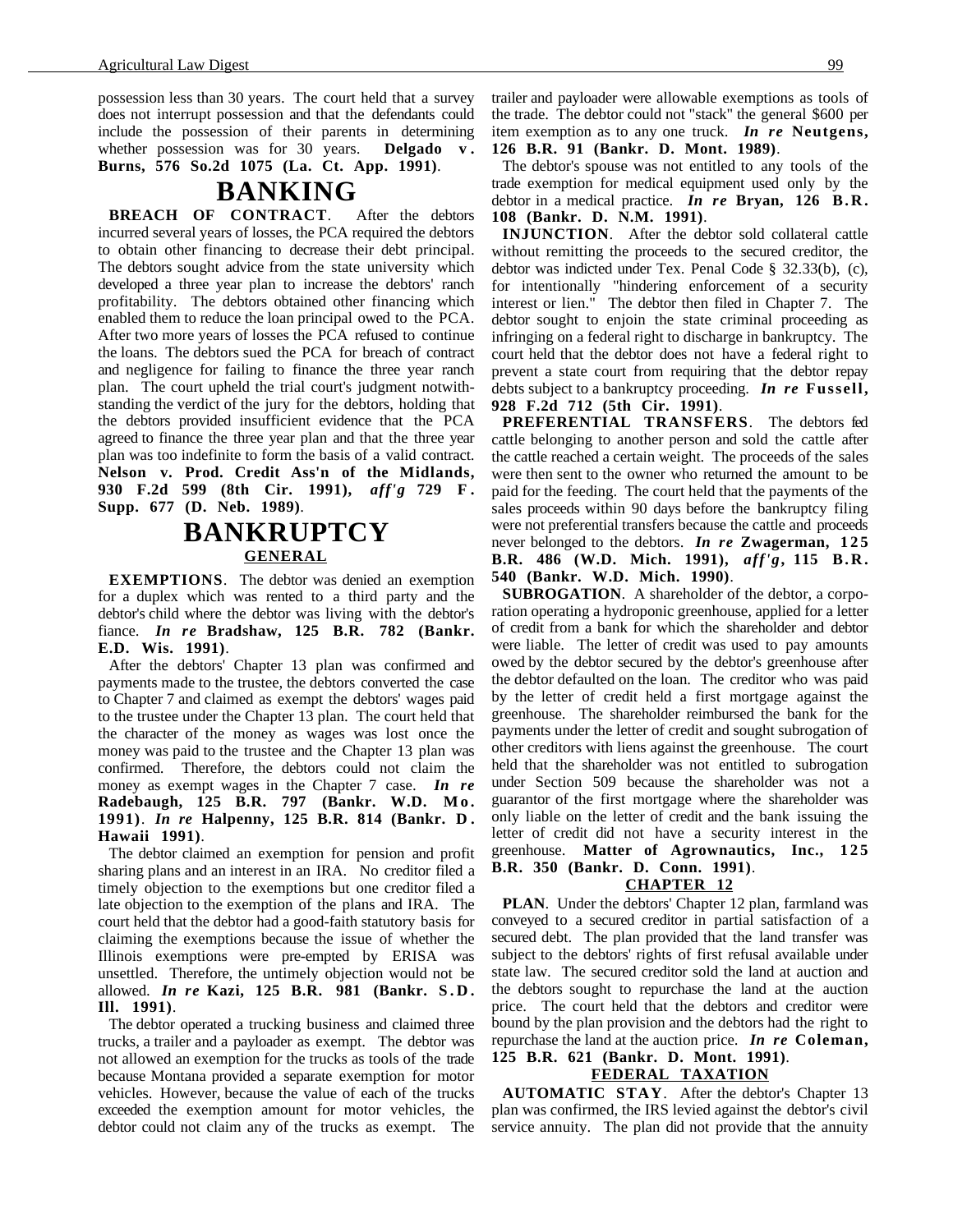was to remain estate property during the plan. The debtor argued that the levy violated the automatic stay and the annuity was needed to meet monthly expenses after plan payments were made. The court held that the levy did not violate the automatic stay because upon confirmation of the plan, the estate property reverted to the debtor unless the plan provides that the property was to remain estate property. *In re* **Lambright, 125 B.R. 733 (Bankr. N.D> Tex. 1991)**.

**CLAIMS**. The IRS filed a timely claim for withholding taxes for two calendar quarters. More than three years after the claim's bar date, the IRS filed a claim for withholding and corporate taxes for pre- and post-petition periods. The court held that the claims were not allowed. *In re* **Bondi's Valu-King, Inc., 126 B.R. 47 (N.D. Ohio 1991),** *aff'g* **102 B.R. 108 (Bankr. N.D. Ohio 1989)**.

**DISCHARGE**. The debtor was assessed for taxes and penalties and interest on the taxes within 240 days of filing bankruptcy but the taxes were for taxable years more than three years before the filing of bankruptcy. The court held that the taxes were not dischargeable but the penalties and interest were dischargeable. *In re* **Roberts, 125 B.R. 534 (Bankr. C.D. Ill. 1991)**.

The debtor did not file tax returns for 1975 through 1978 but the IRS filed substitute returns. After litigation concerning deficiencies for those years, the IRS and debtor signed an agreement for a stipulated order in the Tax Court establishing the debtor's tax obligation. The court held that the taxes were not dischargeable because the debtor did not file a return for the taxes. Neither the substitute returns filed by the IRS nor the litigation agreement qualified as returns. *In re* **Gushue, 91-1 U.S. Tax Cas. (CCH) ¶ 50,223 (Bankr. E.D. Pa. 1991)**.

The debtors had filed a Chapter 7 case within three years of the date of the tax returns for 1985 and 1986 taxes and had received a discharge. The debtors filed the current Chapter 13 case after three years after the tax returns were filed for 1985 and 1986 and the debtors claimed that the tax claims for those years were not entitled to priority and were dischargeable as unsecured tax claims. The court held that the previous Chapter 7 case tolled the three year limitation period and that the Chapter 13 case was considered filed within three years of the due date for the returns for 1985 and 1986; therefore, the tax claims were entitled to priority and were not dischargeable. *In re* **Wise, 91-1 U.S. Tax Cas. (CCH) ¶ 50,243 (Bankr. E.D. Ark. 1990)**.

**ESTATE LIABILITY**. The trustee filed a request for a prompt tax liability determination with the bankruptcy estate tax returns. The IRS did not respond within 60 days but later assessed a deficiency against the estate. The court held that Section 505(b) did not discharge the bankruptcy estate as a successor of the debtor from liability for the taxes. **Matter of Fondiller, 125 B.R. 805 (N.D. Cal. 1991)**.

**ESTATE PROPERTY**. The Chapter 11 debtor's plan provided for payments from income generated by net operating loss carryovers against current income of the debtor during the plan. The creditor committee moved for an injunction against the debtor's parent corporation to prevent that corporation from declaring a worthless stock deduction for the debtor's stock, which would prevent use of the net operating losses by the debtor. The court held that the net operating losses were estate property and the parent corporation's claim of a worthless stock deduction would violate the automatic stay. *In re* Prudential Lines, Inc., 928 **F.2d 565 (2d Cir. 1991),** *aff'g***, 119 B.R. 4 3 0 (S.D. N.Y. 1990),** *aff'g***, 114 B.R. 27 (Bankr. S.D. N.Y. 1990)**.

**PLAN**. The debtor's Chapter 11 plan provided for payment of secured and unsecured tax claims which did not include any provision for interest. The court held that the IRS was barred from assessing or collecting any interest on the claims. *In re* Custom Arc Mfg., Inc., 125 **B.R. 843 (Bankr. M.D. Fla. 1991)**.

**PRIORITY**. The debtor was assessed a Section 72(t) 10 percent penalty for early withdrawal from pension and profit sharing plans. The court held that the penalty was a nonpecuniary loss penalty not entitled to priority payment under the debtor's Chapter 11 plan. *In re* **Cassidy, 126 B.R. 94 (Bankr. D. Colo. 1991)**. The same result was reached where the 10 percent penalty was applied for reversion of plan assets to a debtor corporation. *In re* **C-T of Virginia, Inc., 91-1 U.S. Tax Cas. (CCH) ¶ 50,240 (Bankr. W.D. Va. 1991)**.

**SETOFF.** The debtor had defaulted on guaranteed student loans which were assigned to the Department of Education for setoff against the debtor's income tax refunds. The refund was setoff within 90 days prior to the debtor's filing for bankruptcy. The trustee sought recovery of the refund as a preferential transfer under Section 547. The court held that the setoff was valid and not a preferential transfer. *In re* **Stall, 125 B.R. 754 (Bankr. S.D. Ohio 1991)**.

The IRS filed a secured claim and an unsecured claim for pre-petition taxes and setoff the unsecured claim with tax refunds due the debtors. The debtors sought to have the refunds allocated entirely to the priority unsecured tax claims. The court held that the IRS could allocate the setoff of the refunds at its discretion. *In re* **Carter, 125 B.R. 832 (Bankr. D. Kan. 1991)**.

# **CONTRACTS**

**SERVICE CONTRACT**. The debtor entered into a seven year service contract to raise and milk dairy cattle purchased by investors. The investors provided the initial capital costs and paid for feed and supplies and were to be paid with income tax benefits and a share of the milk proceeds. After the end of the seven years, the dairy herd was sold and the debtor filed bankruptcy. The investors filed a claim in the bankruptcy case for breach of the contract by the debtor because of mismanagement of the operation. The court held that the statute of limitations had not expired because the claim was brought within three years after the end of the service contract which continually tolled the limitations period because each party had continuing obligations under the contract. The court also held that the debtor did not breach the contract because the losses incurred were the result of disease and problems beyond the debtor's control and that the debtor used reasonable diligence in maintaining and developing the herd. **Matter of Burger, 125 B.R. 894 (Bankr. D. Del. 1991)**.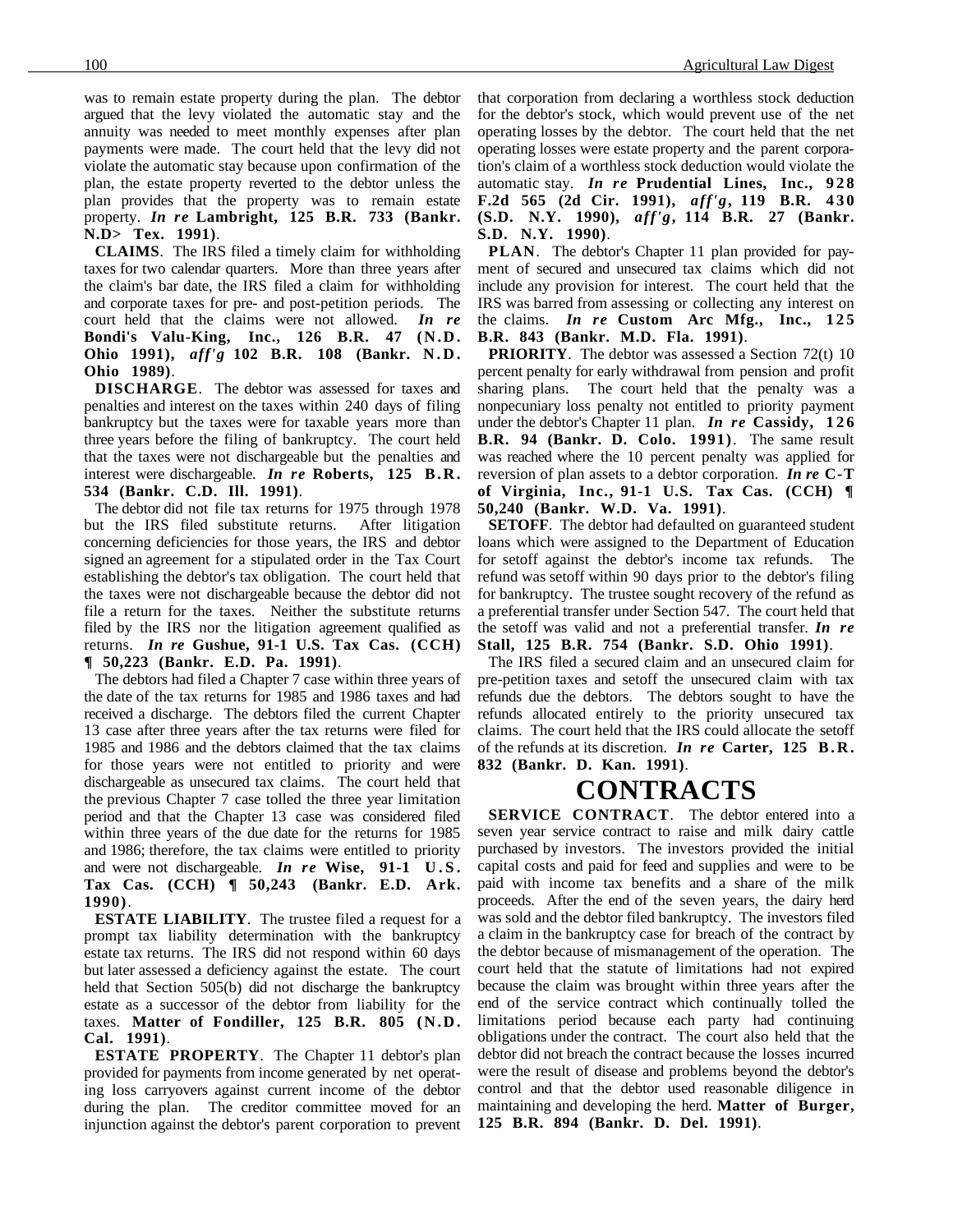### **FEDERAL AGRICULTURAL PROGRAMS**

**BORROWER'S RIGHTS**. In 1986 the defendant bank acquired title to the debtors' farmland as a result of the debtors' default on their Chapter 11 plan payments. The bank and plaintiffs entered into option contracts to purchase the land and some extensions of the option made the option subject to the debtors' right of first refusal under the Agricultural Credit Act of 1987, even though the bank acquired the land prior to the effective date of the 1987 Act. The court held that the option contracts did not create any right of first refusal in the debtors other than the rights provided in the Act and that the 1987 Act did not apply where the land was acquired before the effective date of the Act. **Wiener v. Farm Credit Bank of St. Louis, 759 F. Supp. 510 (E.D. Ark. 1991)**.

The debtor had granted security interests in farmland to a Federal Land Bank. The FLB foreclosed on and purchased the land at a foreclosure sale. Within the one year redemption period, the debtor filed for bankruptcy, tolling the redemption period for 60 days. Neither the trustee nor the debtor attempted to redeem the property during the 60 days. The FLB then received title to the farmland and attempted to sell the property to a third party. The debtor argued that the FLB must first offer the property to the debtor under the Agricultural Credit Act of 1987 and Minn. Stat. § 500.24. The court held that because the FLB did not acquire title to the property until the end of the redemption period, which occurred after the filing of the bankruptcy case, the debtor personally acquired the right of first refusal under both statutes and the FLB must first comply with those statutes before selling the property. *In re* **Solberg, 125 B.R. 1010 (Bankr. D. Minn. 1991)**.

After the debtors defaulted on their FmHA loans, the debtors sold their crop and sent the proceeds to the FmHA. The debtors sought mediation under the Minnesota mandatory mediation law and requested living and operating expenses from the crop proceeds. The debtors had meanwhile lost their original farm and were operating on a rental basis. The mediator erroneously refused to order the living expenses and the lower court refused to order the expenses because the remedy was beyond the power of the court. The appellate court held that the lower court had the authority to order the living expenses but that the operating expenses were not appropriate because the debtors' farming operation had changed significantly from the operation involved at the time of the loan acceleration. **Wieweck v . U.S.D.A., 930 F.2d 619 (8th Cir. 1991)**.

**CCC LOANS**. The CCC has issued proposed regulations amending the debt settlement policy and procedure regulations to make the regulations applicable to all debts by and against the CCC. **56 Fed. Reg. 23250 (May 21, 1991)**.

**FARM LOANS**. The FmHA has issued proposed regulations to require a 10 percent downpayment, based on the option/sales contract price, in conjunction with insured and guaranteed farm loans. **56 Fed. Reg. 22666 (May 16, 1991)**.

The FmHA has issued proposed regulations changing the definition of "beginning farmer or rancher" to conform with the FACTA 1990 definition for purposes of giving priority for the purchase of FmHA inventory farmland. **56 Fed. Reg. 24143 (May 29, 1991)**.

The FmHA has issued proposed regulations allowing the FmHA to declare farmland as surplus inventory 12 months after the date the land is first published for sale to familysize farm operators. **56 Fed. Reg. 24145 (May 2 9 , 1991)**.

The FmHA has issued proposed regulations which require a debt service margin of at least 5 percent on insured farmer program Loans. **56 Fed. Reg. 24356 (May 3 0 , 1991)**.

The FmHA has issued interim regulations under the emergency loan program revising the definition of single enterprise to include single crops which constitute a basic part of an applicant's farming operation. The regulations also base eligibility on single enterprises having at least a 30 percent loss as a result of a natural disaster. The regulations remove the requirement that an applicant sell all nonessential assets but require that such assets be pledged as security for the emergency loan. **56 Fed. Reg. 24680 (May 31, 1991)**.

**FEDERAL INSECTICIDE, FUNGICIDE AND RODENTICIDE ACT**. The court held that the plaintiff's action for injuries from a pesticide was pre-empted by FIFRA to the extent the action was based on the defendant's failure to adequately warn the plaintiff about the dangers of the pesticide. **Hurt v. Dow Chemical Co., 759 F . Supp. 556 (E.D. Mo. 1990)**.

**GRAIN STORAGE FACILITIES**. The plaintiff was injured while unloading grain at the defendant's grain storage facility operated as a joint venture of two companies. The plaintiff sought damages under the Federal Employer's Liability Act, arguing that the grain storage facility was a common carrier because the facility owned and leased railroad tracks, railroad cars and several engines. The court held that the facility was not a common carrier because the railroad equipment was not operated as a railroad carrying goods for the public. **Sullivan v. Scoular Grain C o . of Utah, 930 F.2d 798 (10th Cir. 1991)**.

**MARKETING ORDERS**. Milk producers brought an action for judicial review of an amendment to a milk marketing order decreasing the location adjustment factors. The court held that the amendment was subject to judicial review. **Farmers Union Milk Marketing Coop. v . Yeutter, 930 F.2d 466 (6th Cir. 1991)**.

A dairy cooperative reduced its payments to the CCC under the Dairy Collection Program (DCP) because milk delivered to a dairy was not paid for by the dairy. The CCC, however, argued that the cooperative was liable for the DCP payments because the cooperative paid its members for the milk even though the cooperative was not paid by the dairy. The cooperative argued that only handlers or end users of milk were responsible for the DCP payments. The court held that the regulations were reasonable under the statute in defining responsible person as a person making payments to producers for milk, whether or not the person making the payments actually received the milk. **Associated Milk Producers, Inc. v. U.S., 22 Cls. Ct. 682 (1991)**.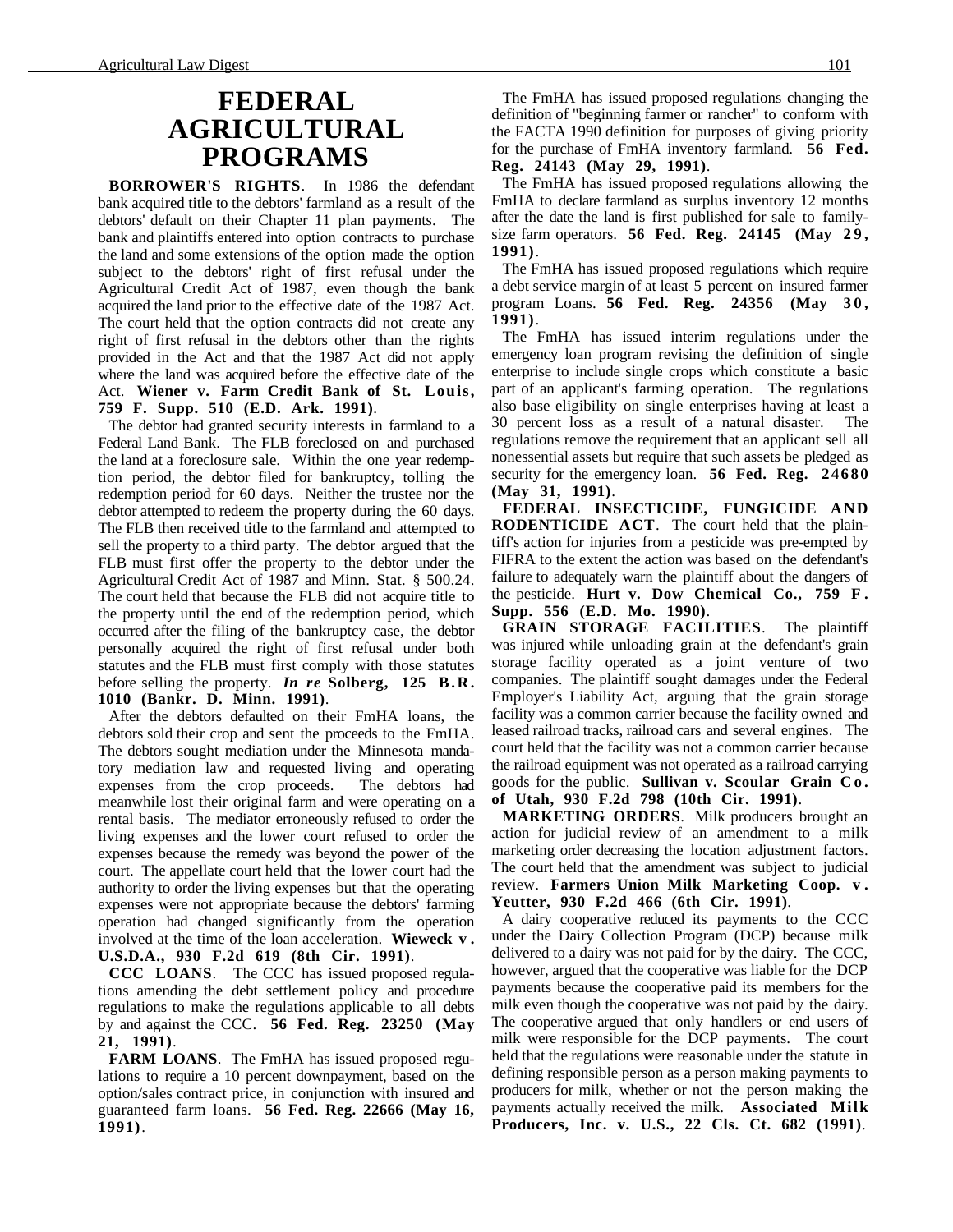**PACKERS AND STOCKYARDS ACT**. The respondent packer corporation and the corporation's president and sole shareholder individually were assessed a total of \$129,000 for failure to make prompt payment for purchases of cattle, operating while insolvent, dissipation of trust fund assets of another packer purchased by the respondent, and falsifying records of the purchase of the packer in order to avoid the trust. *In re* **Great American Veal, Inc., 48 Agric. Dec. 183 (1989)**.

**WOOL**. The CCC has issued proposed rules for implementing the 1991-1995 wool and mohair payment programs. The regulations combine the wool and mohair regulations in one part. **56 Fed. Reg. 22357 (May 15, 1991), removing 7 C.F.R. Part 1472 and amending 7 C.F.R. Part 1468**.

## **FEDERAL ESTATE AND GIFT TAX**

**CHARITABLE DEDUCTION**. The decedent established a trust with life income interests for the children and a remainder to a charitable organization. After the decedent's death, the children contested the will and eventually reached an agreement with the charitable organization to pay the organization a cash amount which exceeded the actuarial value of the organization's remainder interest in the trust. The court held that the charitable deduction was limited to the actuarial value of the remainder interest. **Terre Haute First Nat'l Bank v. U.S., 91-1 U.S. Tax Cas. (CCH) ¶ 60,070 (S.D. Ind. 1991)**.

Under the decedent's will money and property were bequeathed to a church, a qualified Section  $501(c)(3)$ organization, for the saying of masses for the decedent at \$3.00 per mass. The church honored requests for masses without requiring compensation. The IRS ruled that the bequests were deductible charitable bequests. **Ltr. Rul. 9119006, Jan. 24, 1991**.

**ESTATE TAX LIEN**. The taxpayer was the surviving spouse of the decedent but received only nonprobate assets. After unsuccessful efforts to collect estate tax deficiencies against the estate and the executors, the IRS attempted to foreclose its estate tax lien against property of the taxpayer more than ten years after the date of the decedent's death. The court held that Section 6324(a) extinguished the lien after ten years after the decedent's death, whether or not the IRS brought suit to foreclose the lien within the ten year period. **U.S. v. Schneider, 91-1 U.S. Tax Cas. (CCH) ¶ 60,068 (D. N.D. 1991)**.

**GENERATION SKIPPING TRANSFER TAX**. The taxpayer established trusts for grandchildren with the taxpayer as trustee. The trustee had the power to distribute income or principal to the beneficiaries while the beneficiaries were under the age of 21 except to fulfill any legal obligation of the trustee. The beneficiaries were entitled to all income after reaching age 21 and had a testamentary general power of appointment over trust corpus. The taxpayer had the power to appoint successor trustees. The parent of one beneficiary had predeceased the taxpayer. The IRS ruled that the trusts were completed gifts and the trust property would not be included in the taxpayer's estate. The trust with the predeceased parent was eligible for the predeceased child exclusion and not subject to GSTT. The

other trusts were eligible for the then available \$2 million exclusion. **Ltr. Rul. 9118009, Jan. 31, 1991**.

**GROSS ESTATE**. The decedent executed an agreement with the taxpayer, the ex-spouse of the decedent's grandson, under which the decedent would bequeath the decedent's residence to the taxpayer in return for the taxpayer's moving in with the decedent and caring for the decedent until death. The taxpayer moved in with and cared for the decedent until death and the decedent's will bequeathed the residence to the taxpayer. The court held that the house was included in the decedent's estate and was subject to a tax lien securing the installment payment of estate tax. **Metz v. U.S., 91-1 U.S. Tax Cas. (CCH) ¶ 60,071 (10th Cir. 1991),** *aff'g* **89-2 U.S. Tax Cas. (CCH) ¶ 13,822 (D. Kan. 1989)**.

At the time of death the decedent was a co-trustee and beneficiary of a trust established by the decedent's parent. A bank was the other co-trustee. The trustees had the power to distribute trust corpus to any beneficiary for the comfort, support, maintenance or education of the beneficiary. The decedent became mentally incompetent within a year before and until death. The court held that the decedent held a general power of appointment over the trust corpus such that the corpus was included in the decedent's gross estate because the co-trustee did not have a sufficient adverse interest in the trust and the distribution of trust corpus was not subject to an ascertainable standard. **Est.** of **Vissering v. Comm'r, 96 T.C. No. 33 (1991)**.

**MARITAL DEDUCTION**. The surviving spouse received an interest in trust in farm real property. Under the trust, the surviving spouse was to receive all income at least annually but the trustee had the discretion to accumulate so much of the trust income as was not necessary for the surviving spouse's needs or best interests. The court held that the surviving spouse's interest in the trust was not QTIP because some trust income could be accumulated. **Est. of Ellington v. Comm'r, 96 T.C. No. 3 4 (1991)**.

The decedent's will left the residuary property in trust to the surviving spouse, the children and grandchildren. The trust was silent as to distribution of principal except that the trust was to terminate at the death of the surviving spouse with the trust corpus to pass to the children. The IRS ruled that under state case law, a trust is to distribute all income currently and not distribute principal if the trust is silent as to those issues; therefore, if the children and grandchildren disclaim their interests in the trust, the surviving spouse's interest in the trust was QTIP. **Ltr. Rul. 9119047, Feb. 12, 1991**.

**SPECIAL USE VALUATION**. The decedent owned just under 50 percent of a farm corporation's stock at the time of death. The executor valued the corporation property using special use valuation and then decreased the value of the decedent's share by 30 percent for a minority share discount. The IRS ruled that the estate was not entitled to the minority share discount after taking the special use valuation of corporate assets. The IRS cited *Est. of Maddox v. Comm'r, 93 T.C. 228 (1989)* for support. **Ltr. Rul. 9119008, Jan. 31, 1991**.

**STATUTE OF LIMITATIONS**. The decedent had made gifts of exempt notes in 1984 which were not included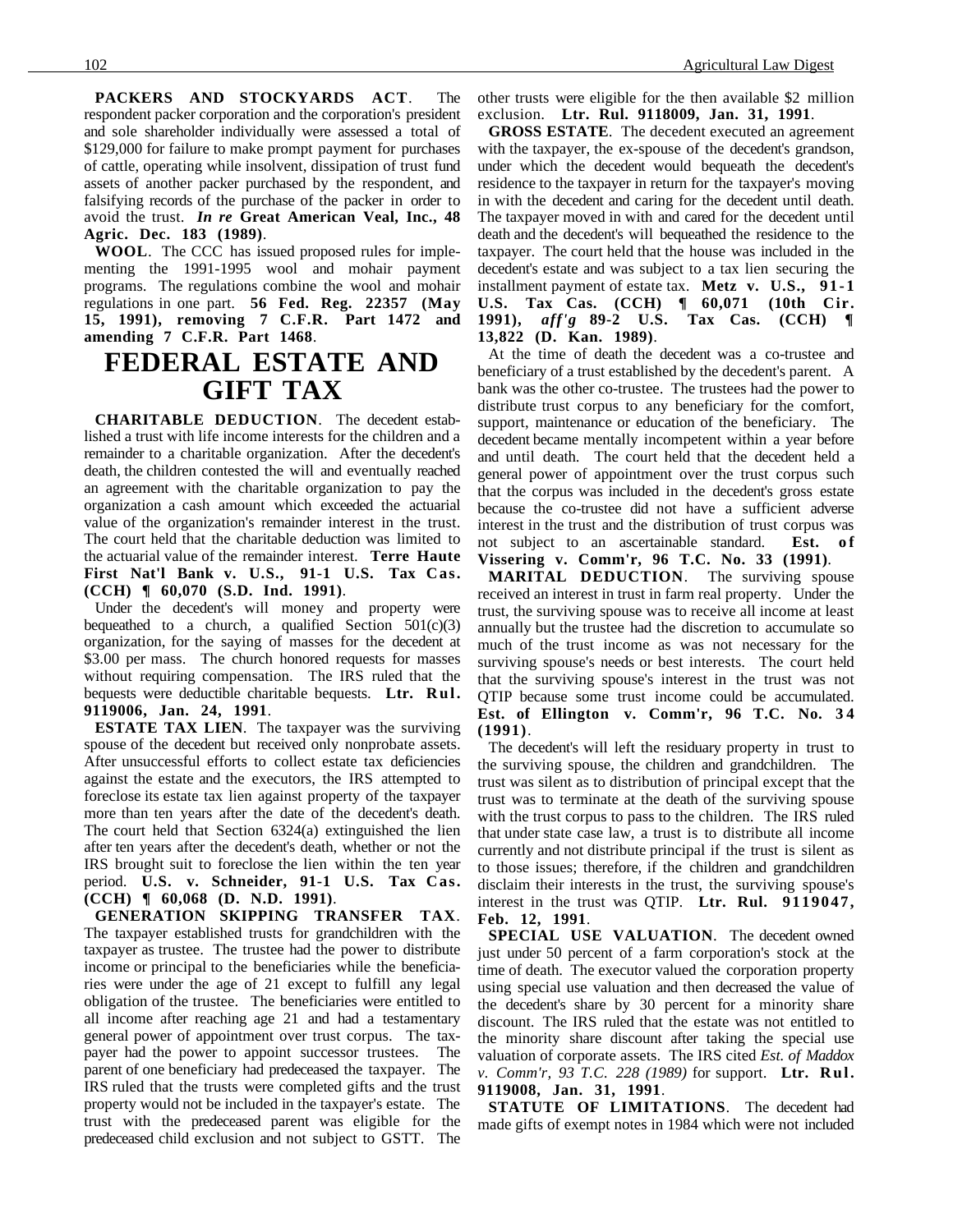in a gift tax return for that year. After the statute of limitations had expired on assessment of gift tax on the notes, but before the limitations period had expired on assessments for estate tax, the IRS assessed a deficiency Tax year Maximum depreciation against the decedent's estate for failure to include the notes as adjusted taxable gifts. The court held that assessment was not time barred because the basis of a tax liability for a time barred period may be recomputed for the purpose of computing the tax liability of an open period. **Est.** of **Prince v. Comm'r, T.C. Memo. 1991-28**.

# **FEDERAL INCOME TAXATION**

**BAD DEBTS**. The taxpayer was a major shareholder and officer in a corporation which produced alternative fuels. The taxpayer made loans to and guaranteed other loans to the corporation in several attempts to solve the corporation's recurring cash problems until the corporation was finally liquidated in bankruptcy. The loans and guarantees far exceeded the taxpayer's hopes for investment return or salary. The taxpayer's loans became worthless and the taxpayer was required to pay on the guaranteed loans. The court held that the loans and guarantees were deductible business bad debts where the dominate motive of the taxpayer in making the loans and guarantees was to maintain the business and to protect the taxpayer's employment. Litwin v. U.S., 91-1 U.S. Tax Cas. **(CCH) ¶ 50,229 (D. Kan. 1991)**.

**CAPITAL ASSETS**. As part of an employment contract with the corporation's chief executive officer, the corporation purchased the executive's house when it terminated the executive's employment. The court held that the house was a capital asset and the loss realized by the corporation upon sale of the house was a capital loss and not deductible as a business expense under I.R.C. §§ 162 or 165 because the house was not used in the corporation's trade or business. **Azar Nut Co. v. Comm'r, 91-1 U.S. Tax Cas. (CCH) ¶ 50,257 (5th Cir. 1991),** *aff'g* **94 T.C. 455 (1990)**.

**CASUALTY LOSSES**. In December 1989, the taxpayer's citrus grove was damaged by a freeze and the area was declared a disaster area in January 1990. The taxpayer sought an appraisal of the damages but was unable to gather the information and file a timely election to deduct the losses in the previous tax year. The IRS ruled that the taxpayer could have an extension to file the election because of the short time between the disaster declaration and the election due date and the taxpayer acted diligently in attempting to prepare the election. **Ltr. Rul. 9120002, Feb. 7, 1991**.

**CHARITABLE DEDUCTION**. The taxpayers conveyed a scenic easement to the Western Pennsylvania Conservancy which allowed the taxpayers to continue to farm or subdivide the property but prevented mining and other industrial development of the area. The court held that the taxpayers had conveyed something of value but held that the issue of donative intent was a factual issue to be decided at trial. **McLennan v. U.S., 91-1 U.S. Tax Cas. (CCH) ¶ 50,230 (Cls. Ct. 1991)**.

**DEPRECIATION**. The IRS has issued tables to be used for the limitation on depreciation deductions for automobiles first placed in service in 1991 and the amounts to be included in income for automobiles first leased in 1991.

| Tax year               | Maximum depreciation |  |  |
|------------------------|----------------------|--|--|
| First                  | \$2,600              |  |  |
| Second                 | \$4,300              |  |  |
| Third                  | \$2,550              |  |  |
| Fourth and later years | \$1,575              |  |  |
|                        |                      |  |  |

#### **Rev. Proc. 91-30, I.R.B. 1991-20, 27**.

The taxpayer converted a personal residence to a rental property. The court held that the depreciation on the property was to be computed using the original basis of the residence and not the fair market value of the house at the time the house was converted because the basis was less than the fair market value. **Proctor v. Comm'r, T.C. Memo. 1991-202**.

**DISCHARGE OF INDEBTEDNESS**. The taxpayer was a Chapter 13 debtor with a residence which had a fair market value substantially less than the indebtedness secured by the residence. The IRS ruled that an abandonment or foreclosure of the residence would be a disposition of the residence subjecting the taxpayer to recognition of any gain on the difference between the adjusted basis and the fair market value of the property. The IRS ruled that the bankruptcy exclusion of I.R.C.  $\S$  108(a)(1)(A) would not apply to any gain recognized but would apply to discharge of indebtedness income to the extent any indebtedness discharged exceeded the fair market value of the residence. **Ltr. Rul. 9120010, Feb. 14, 1991**.

The taxpayer purchased a building for \$1 million using the proceeds of a nonrecourse loan for \$1 million. After the building's value decreased to \$800,000, the lender agreed to decrease the principal to \$800,000. The IRS ruled that the taxpayer realized \$200,000 in discharge of indebtedness income. The IRS cited for support *Commissioner v. Tufts, 461 U.S. 300 (1983)* and *Gershkowitz v. Comm'r, 88 T.C. 984 (1987)*, and rejected any interpretation of *Fulton Gold Corp. v. Comm'r, 31 B.T.A. 519 (1934)* which would support a contrary ruling. **Rev. Rul. 91-31, I.R.B. 1991-20, 4**.

**FRINGE BENEFITS**. The IRS has issued proposed regulations providing a new valuation rule for transportation provided by an employer to or from an employee's workplace due to unsafe workplace conditions and increasing the amount of the de minimis exclusion for public transport passes. **56 Fed. Reg. 23038 (May 20, 1991)**.

**HOBBY LOSSES**. The court held that the mere fact that the taxpayers had six consecutive years of substantial losses from their cattle breeding operation did not demonstrate a lack of profit motive sufficient to disallow deductions for those losses. **McLennan v. U.S., 91-1 U.S. Tax Cas. (CCH) ¶ 50,230 (Cls. Ct. 1991)**.

**INSTALLMENT REPORTING**. The taxpayers sold some property on installment but the income tax preparer erroneously failed to elect installment reporting of the gain from the transaction. The error was discovered and an amended return was filed prior to the due date, with extensions, of the original return. The IRS allowed the revocation of the election out of installment reporting. **Ltr. Rul. 9118013, Feb. 1, 1991**.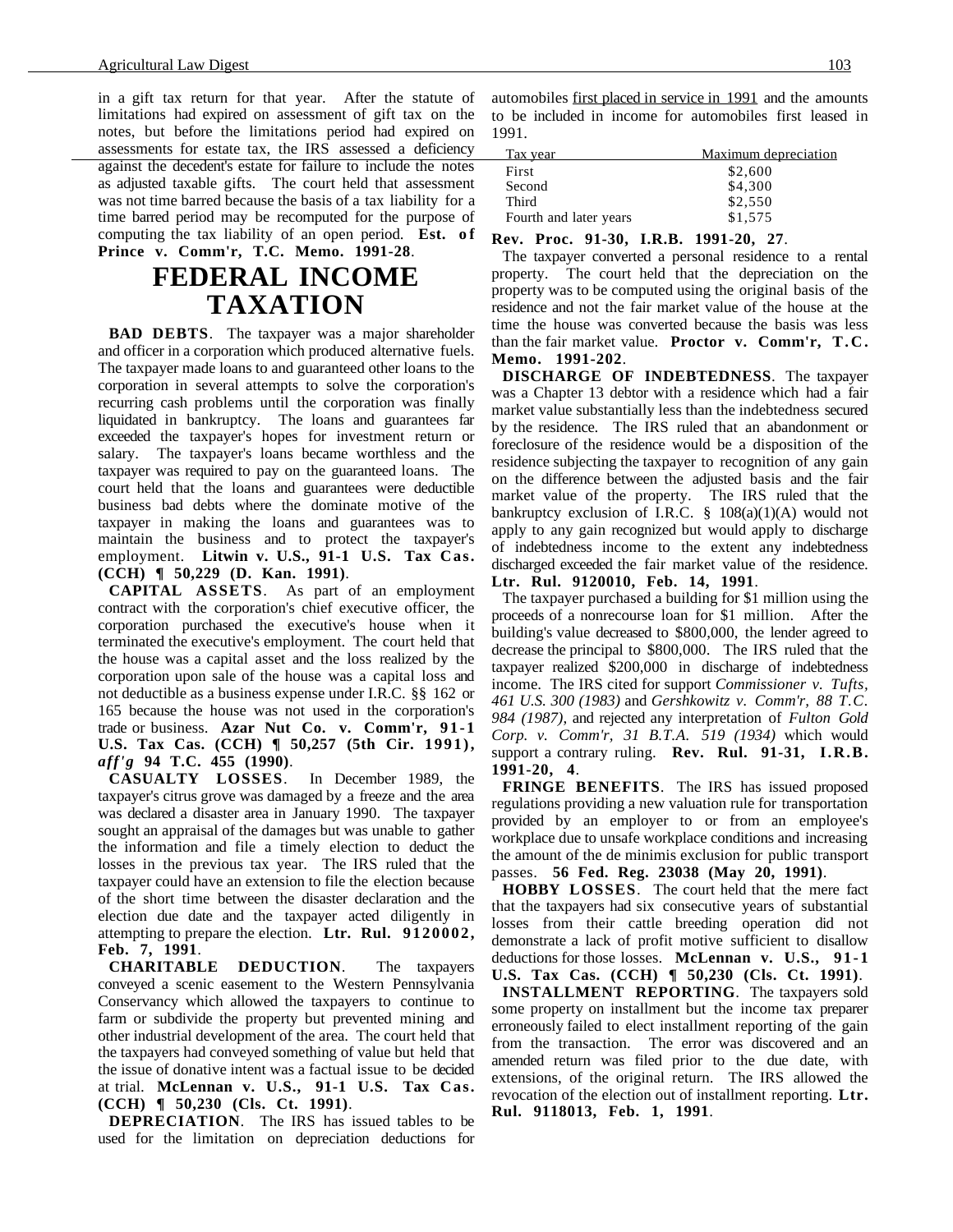The taxpayers' accountants incorrectly interpreted the escrow documents for an installment sale of real property and failed to elect the use of installment reporting of the gain. The error was discovered and an amended return was filed before the due date of the original return, with extensions. The IRS ruled that the taxpayers would be allowed an extension of time to revoke the election out of installment reporting. **Ltr. Rul. 9118013, Feb. 1 , 1991**.

**INTEREST RATES**. The IRS has announced the interest rates for July 1, 1991 to September 30, 1991, will remain at 9 percent for overpayments of taxes and 10 percent for underpayments. **Rev. Rul. 91-33, I.R.B. 1991- 21, \_\_**.

**INVESTMENT TAX CREDIT**. The taxpayers leased construction equipment to their wholly-owned corporation under oral leases. The court held that the taxpayers were not entitled to investment tax credit for the equipment because the leases were found to be indefinite because the taxpayers failed to prove that the leases were intended to be for less than 50 percent of the equipment's useful life. **Schumacher v. U.S., 91-1 U.S. Tax Cas. (CCH) ¶ 50,224 (10th Cir. 1991)**.

**INVOLUNTARY CONVERSION**. The taxpayers' sale of their residence to pay off debts caused recognition of gain because the attachment and threat of foreclosure of the taxpayers' residence was held not to be an involuntary conversion. **Recio v. Comm'r, T.C. Memo. 1991- 215**.

A corporation owning a paper mill sold the mill to two trusts established by the president of the corporation. The two trusts then sold the mill to the federal government. Although the sale of the mill was prompted by the purchase of surrounding forest by the federal government, the sale of the mill was not an involuntary sale. The court ruled that the corporation could not report the gain from the sale of the mill on the installment method because the mill purchased the mill from a related party within two years of the second sale. The corporation failed to prove that the first sale to the trusts was not tax motivated. **Tecumseh Corrugated Box Co. v. Comm'r, 91-1 U.S. Tax Cas. (CCH) ¶ 50,255 (6th Cir. 1991),** *aff'g* **94 T.C. 360 (1990)**.

**LETTER RULINGS**. The IRS has amended *Rev. Proc. 91-1, I.R.B. 1991-1, 9* and *Rev. Proc. 91-2, I.R.B. 1991-1, 38* involving requests for letter rulings or technical advice. The amendments include (1) the requirement in complex cases for submission of contrary authorities or a statement that none exist and (2) a user fee for requests for extensions of time under Treas. Reg. § 1.9100-1. **Rev. Proc. 91-25, I.R.B. 1991-20, 25**.

**LIKE-KIND EXCHANGE**. The taxpayer owned an undivided interest in land held as an investment. The land was sold to a state agency under threat of eminent domain. The IRS ruled that the taxpayer had three years to use the proceeds from the property to purchase qualifying replacement property but that the investment of the proceeds in improvements on the taxpayer's farm or in improvements in an already owned subdivision would not qualify as replacement property. Ltr. Rul. 9118007, Jan. 30, **1991**.

**PREPRODUCTION EXPENSES.** A farm partnership failed to make the election under Section  $263A(d)(3)(D)$  to currently deduct preproduction expenses because of the partnership's accountant's failure to make the election on the partnership tax returns. The IRS held that the partnership was not allowed an extension to file the election because good cause was not shown. **Ltr. Rul. 9119031, Feb. 8, 1991**.

**RESPONSIBLE PERSON**. The taxpayers were found by a jury to be responsible persons but the jury found that the taxpayers did not willfully fail to pay withholding taxes except for the last two months of a taxable year. The court held that the taxpayers were liable for the 100 percent penalty for any unpaid amounts for the previous 10 months only to the extent of any unencumbered funds available during the last two months of the taxable year but that the the taxpayers were liable for all of the withholding taxes not paid during the last two months. **Honey v. U.S., 760 F.Supp. 754 (W.D. Ark. 1991)**.

#### **SAFE HARBOR INTEREST RATES JUNE 1991**

|          | Annual | Semi-annual Quarterly |      | Monthly |
|----------|--------|-----------------------|------|---------|
|          |        | Short-term            |      |         |
| AFR      | 6.68   | 6.57                  | 6.52 | 6.48    |
| 110% AFR | 7.36   | 7.23                  | 7.17 | 7.12    |
| 120% AFR | 8.04   | 7.88                  | 7.80 | 7.75    |
|          |        | Mid-term              |      |         |
| AFR      | 7.91   | 7.76                  | 7.69 | 7.64    |
| 110% AFR | 8.72   | 8.54                  | 8.45 | 8.39    |
| 120% AFR | 9.53   | 9.31                  | 9.20 | 9.13    |
|          |        | Long-term             |      |         |
| AFR      | 8.30   | 8.13                  | 8.05 | 8.00    |
| 110% AFR | 9.14   | 8.94                  | 8.84 | 8.78    |
| 120% AFR | 10.00  | 9.76                  | 9.64 | 9.57    |

**SALE OF RESIDENCE**. The taxpayers transferred their residence to an irrevocable trust with the taxpayers as beneficiaries and the taxpayers' son as trustee. The taxpayers had the lifetime possession of the residence and had the power to replace the trustee with anyone, including the taxpayers. The trustee had the discretion to distribute trust corpus for the care and maintenance of the beneficiaries but such distributions were conclusive as to all persons. The IRS ruled that the taxpayers would be treated as the owners of the trust and would be eligible for rollover of any gain resulting from the sale of the residence if the proceeds were used to purchase a new residence. **Ltr. Rul. 9118017, Feb. 1, 1991**.

#### **S CORPORATIONS**

CLASS OF STOCK. An S corporation with one class of issued stock created a stock appreciation equivalency plan for its employees. The value of plan units was determined by dividing the value of the corporation's assets by the number of shares of stock plus the number of plan units. The plan units received dividends. Employees could receive immediate payment of dividend amounts but could not receive other amounts until retirement, disability or termination of employment. The IRS ruled that the plan units were not a second class of stock. **Ltr. Rul. 9119041, Feb. 11, 1991**.

TRUSTS. Testamentary trusts were established for the decedent's children with each child receiving a share of trust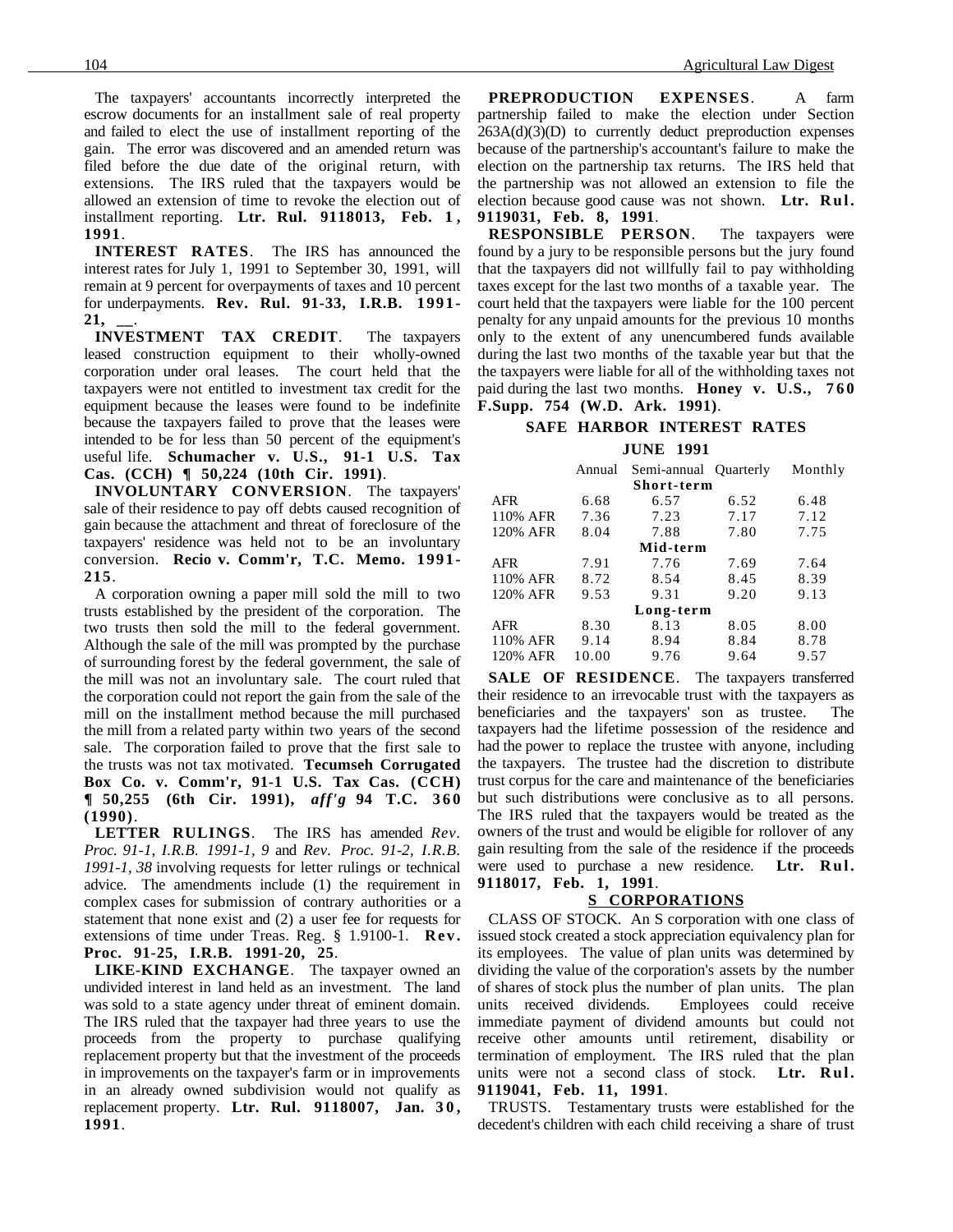income at least quarterly and trust corpus as needed for health, maintenance and education, with complete distribution when a beneficiary reaches age 30. If a beneficiary died before reaching age 30, the trust share passed to the beneficiary's descendants. The beneficiaries could also receive the trust corpus if the fair market value of the trust property decreases below a minimum amount. The IRS ruled that the trusts were qualified Subchapter S trusts. **Ltr. Rul. 9120027, Feb. 21, 1991**.

**SELF-EMPLOYMENT**. The taxpayer served as guardian of a brother's estate. The IRS moved for summary judgment arguing that the taxpayer's duties as guardian of the estate constituted a trade or business. The court held that summary judgment was not appropriate because material issues of fact remained as to (1) the extent of the taxpayer's management of the property of the estate, (2) the taxpayer's involvement in the liquidation of the estate, and (3) the motivation for the taxpayer's acceptance of the guardianship. **Bozeman v. U.S., 91-1 U.S. Tax Cas. (CCH) ¶ 50,251 (N.D. Tex. 1991)**.

**SOIL AND CONSERVATION EXPENSES**. The taxpayer, a domestic corporation, incurred soil and water conservation expenses on a farm operated in a foreign country. The taxpayer argued that the expenses were eligible for the deduction because the state of the foreign country required the expenses. The IRS ruled that the soil and conservation expense deduction was not available for expenses incurred after 1986 on farms outside of the U.S. The deduction was available for land outside of the U.S. prior to 1987. **Ltr. Rul. 9119005, Jan. 18, 1991**.

**TAX LIENS**. The IRS has adopted as final regulations governing the administrative appeal of a filing of an erroneous tax lien. **T.D. 8347, April 30, 1991**.

**TRAVEL EXPENSES**. The taxpayer reimbursed employees who used personal automobiles for company business. The reimbursements were for fixed ownership costs and for variable operating costs based on a cents-perbusiness mile rate. The IRS ruled that the reimbursed amounts were subject to withholding and the payment of employment taxes for amounts not substantiated by employees and the amounts deemed substantiated by the employees. **Ltr. Rul. 9117052, Jan. 30, 1991**.

### **MORTGAGES**

**DEFICIENCY**. The defendants wanted to purchase a farm owned by a corporation, but in the negotiations it was determined that a purchase of the stock of the corporation was more advantageous. In order to finance the purchase of the stock, the defendants borrowed funds from the plaintiff which foreclosed on the loans when the defendants missed several payments. The defendants argued that the plaintiff could not bring an action for a deficiency under Cal. C.C.P. § 580b because the transaction was a purchase money transaction for real property. The court held that the purchase of the corporation's stock did not give the defendants any personal ownership rights in the land which remained owned by the corporation; therefore, the transaction was not a real property purchase transaction and was not eligible for the antideficiency provision of Section 580b. **Union Bank v. Anderson, 280 Cal. Rptr. 226 (Cal. Ct. App. 1991)**.

**FORECLOSURE**. The secured lender bank brought a foreclosure proceeding against the debtors' ranch after the debtors defaulted on their loans. The debtors asserted an affirmative defense that the bank breached an agreement to reamortize their loans during years in which their crops and cattle were affected by disasters. The court held that the affirmative defense was not available to the debtors because the debtors did not provide evidence that they could have made the loan payments even if the loans were reamortized. In addition, the court held that the debtors had the right to possession of the ranch during the redemption period without paying rent or profits to the bank. **Federal Land Bank of Spokane v. Snider, 808 P.2d 475 (Mont. 1991)**.

# **PARTNERSHIPS**

**LIABILITY FOR ACTS OF PARTNERS**. The plaintiff was injured when the plaintiff visited the defendant while the defendant was working on the restoration of some old tractors as part of the defendant's hobby. The defendant was also a member of a farming partnership with three siblings. The court held that the partnership was not liable for the injuries because the defendant's hobby was not part of the partnership business and the hobby was pursued in a workshop solely possessed and occupied by the defendant. **Risk v. Schilling, 569 N.E.2d 646 (Ind. 1991),** *rev'g* **549 N.E.2d 417 (Ind. App. 1990)**.

# **SECURED TRANSACTIONS**

**SALE OF REPOSSESSED COLLATERAL**. The debtor had granted a bank a security interest in an irrigation system. After the debtor's default on the loan secured by the system, the debtor negotiated with the bank and a third party for the sale of the system but before the debtor could sell the system, the bank sold the system to the third party. The court held that the third party took the collateral free of the security interest, whether or not the bank had complied with the notice requirements of Section 9-504(4). **Lichty v . Federal Land Bank of Omaha, 237 Neb. 682, 467 N.W.2d 657 (1991)**.

## **STATE REGULATION OF AGRICULTURE**

**PESTICIDES**. A fire at a seed and nursery business caused the release of large amounts of pesticide into the ground water and soil and because the business was financially unable to pay for the cleanup of the pesticide, the state began the cleanup. The state brought an action under Minn. Stat. § 18B for reimbursement against the pesticide manufacturer and distributor who sold the pesticide to the nursery. The court held that the manufacturer and distributed were not "responsible parties" liable for the cleanup because they did not own or control the pesticide at the time of the fire. **Tessman Seed & Chem. Co. v. State, 467 N.W.2d 625 (Minn. App. 1991)**.

### **TRESPASS**

**DAMAGES**. The plaintiff was awarded treble the value of trees as shade trees for the loss of trees removed by the defendant. The court held that the shade tree value of the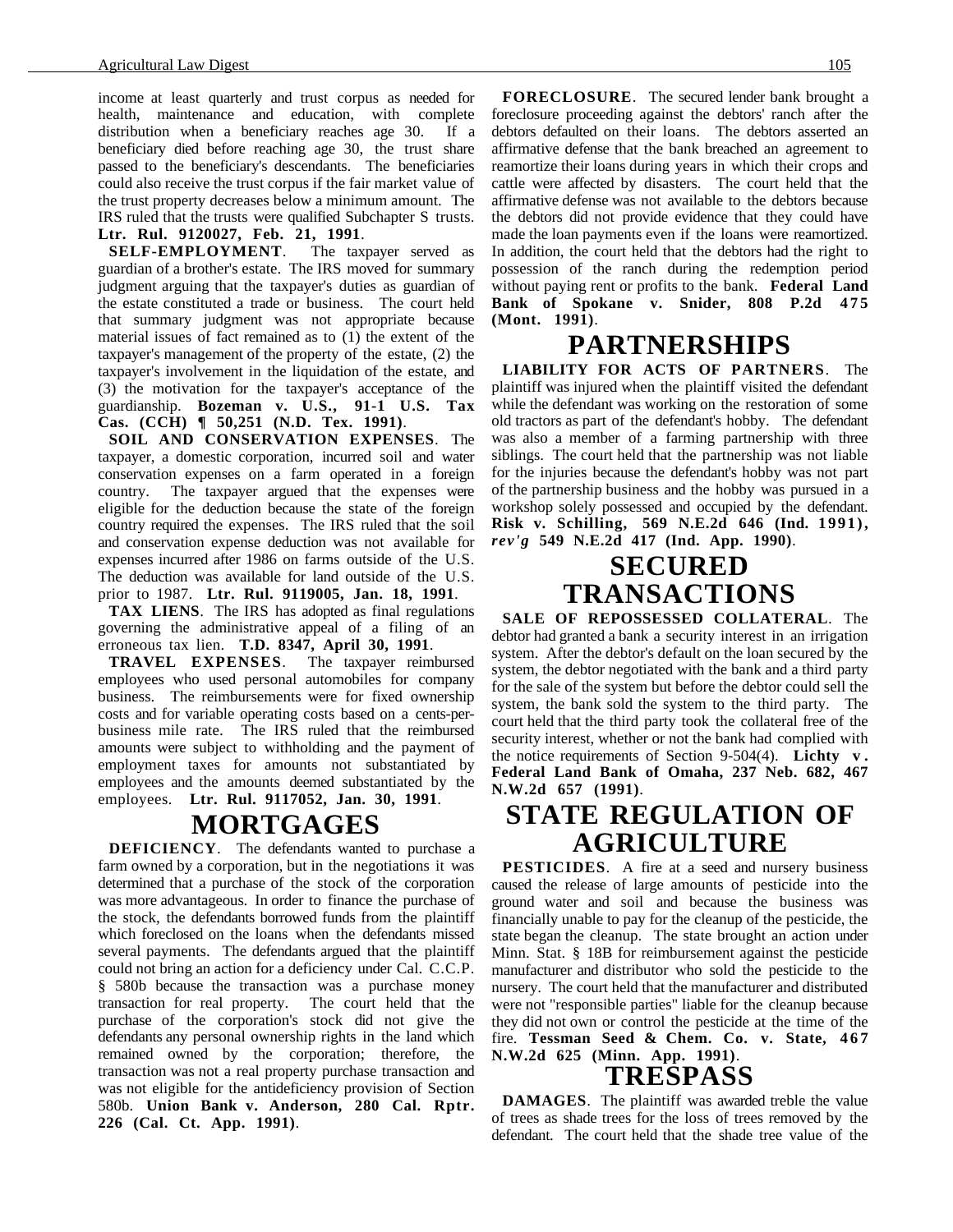trees was appropriate where the plaintiff intended to use the area as a trailer park. The court also held that treble damages were appropriate where the defendant had been requested to stop clearing trees while a survey was done to insure that none of the plaintiff's trees were removed but the defendant refused. **Revels v. Knighton, 805 S.W.2d 649 (Ark. 1991)**.

In an action in trespass for the defendant's cutting of timber on the plaintiff's land, the measure of damages was the decrease in the value of the land after the trees were removed. **Boatright v. Morgan, 575 So.2d 1091 (Ala. 1991)**.

# **WORKERS' COMPENSATION**

**JOINT VENTURE**. The plaintiff was injured while unloading grain at the defendant's grain storage facility operated as a joint venture of two companies. The plaintiff received workers' compensation for which one of the joint venturers paid the insurance premiums. The court held that the other joint venturer was not liable under the exclusive remedy immunity provision of Utah Code § 35-1-60. Sullivan v. Scoular Grain Co. of Utah, 930 **F.2d 798 (10th Cir. 1991)**.

### **CITATION UPDATES**

*In re* **Olson, 930 F.2d 6 (8th Cir. 1991),** *aff'g* **121 B.R. 346 (N.D. Iowa 1989),** *aff'g* **100 B.R. 468 (Bankr. N.D. Iowa 1989)** (taxation of abandonment in bankruptcy), p. 56 *supra*. **See also Harl, "Abandonment in Bankruptcy,"** p. 17 *supra*.

### **The next issue will be published on July 5, 1991.**

#### **BACK ISSUES**

Back issues of Volumes 1 and 2 of the Agricultural Law Digest may be ordered for \$5.00 each from Robert Achenbach, Editor, Agricultural Law Digest, P.O. Box 5444, Madison,Wisconsin 53705. Volume 1, No. 27 contains a list of issues published in 1990. The following lists the issue numbers and the titles of the articles by Dr. Harl pbulished so far in Volume 2.

Tax"

No. 3 "Abandonment in Bankruptcy" No. 9 "Expense Method Depreciation"<br>No. 4 "Avoiding Special Use Valuation Recapture" No. 10 "Payment on Guarantees" No. 4 "Avoiding Special Use Valuation Recapture"

No. 5 "Failure of Grain Elevators" No. 11 "Deducting Interest"

No. 6 "Part Gift / Part Sale"

### **INDEX Vol. 2 Nos. 1-12**

**Adverse Possession** Continuous possession 46 Fence 46, 63 Hostile possession 47 Open and notorious possession 11, 70, 90 Repudiation 20 Tacking possession 98 **Agricultural Labor** Employer liability 80 Tortious strike activity 71 **Animals** Fences 71 Horses 90 Livestock 2 **Banking** Breach of contract 99 Contracts 47 Fiduciary duty 11 Fraud 31 Good faith ad fair dealing 31, 90 **Bankruptcy** General Automatic stay 11, 31, 47, 71 Avoidable liens 2, 63, 80 Avoidable transfers 11, 71, 80 Claims 2, 11

80 Dismissal 12 Estate property 2, 20, 31, 38, 47, 63, 80 Exemptions Annuity 81 Computer 81 Court awards 2 Homestead 2, 20, 32, 39, 47, 55, 63, 71, 81, 91, 99 Household goods 32, 38, 39, 91 Employee plan 56 Judgments 39 Insurance proceeds 80, 90 IRAs 20, 32, 56 Land contract 90 Life insurance 2, 3 Objections 80 Pension plans 2, 12, 20, 32, 47, 63, 71, 90, 99 Pre-bankruptcy conversion 81 Retirement plan 38, 39 Settlements 71 Spendthrift trust 56 Tenancy by the entirety 39,47,56 Tools of the trade 99

Wages 81, 99 Failure of grain elevators Article by Harl 37 Injunction 99 Interest rate 81 Involuntary petition 81 Jurisdiction 63 Marshalling 47 Postpetition security interests 3, 72 Preferential transfers 99 Right to jury trial 12 Subrogation 99 Turnover 39 Voidable transfers 3 Chapter 7 Discharge 47 Chapter 11 Eligibility 91 Modification of plan 56 Plan 91 Chapter 12 Attorney fees 91 Automatic stay 48 Conversion 39 Dismissal 32, 39 Disposable income 39, 72 Eligibility 3, 48, 72 Article by Harl 61 Interest rate 12 Plan 21, 32, 39, 81, 91, 99

No. 1 "Cancellation of Installment Obligations" No. 7 "Avoiding Acceleration of Installment Payment of Federal Estate

- No. 2 "Farm Leases and Passive Activity Losses" No. 8 "The Gross Income Test for Chapter 12 Bankruptcy Eligibility"
	-
	-
	-

Discharge 2, 11, 20, 31, 38,47, 63,

71,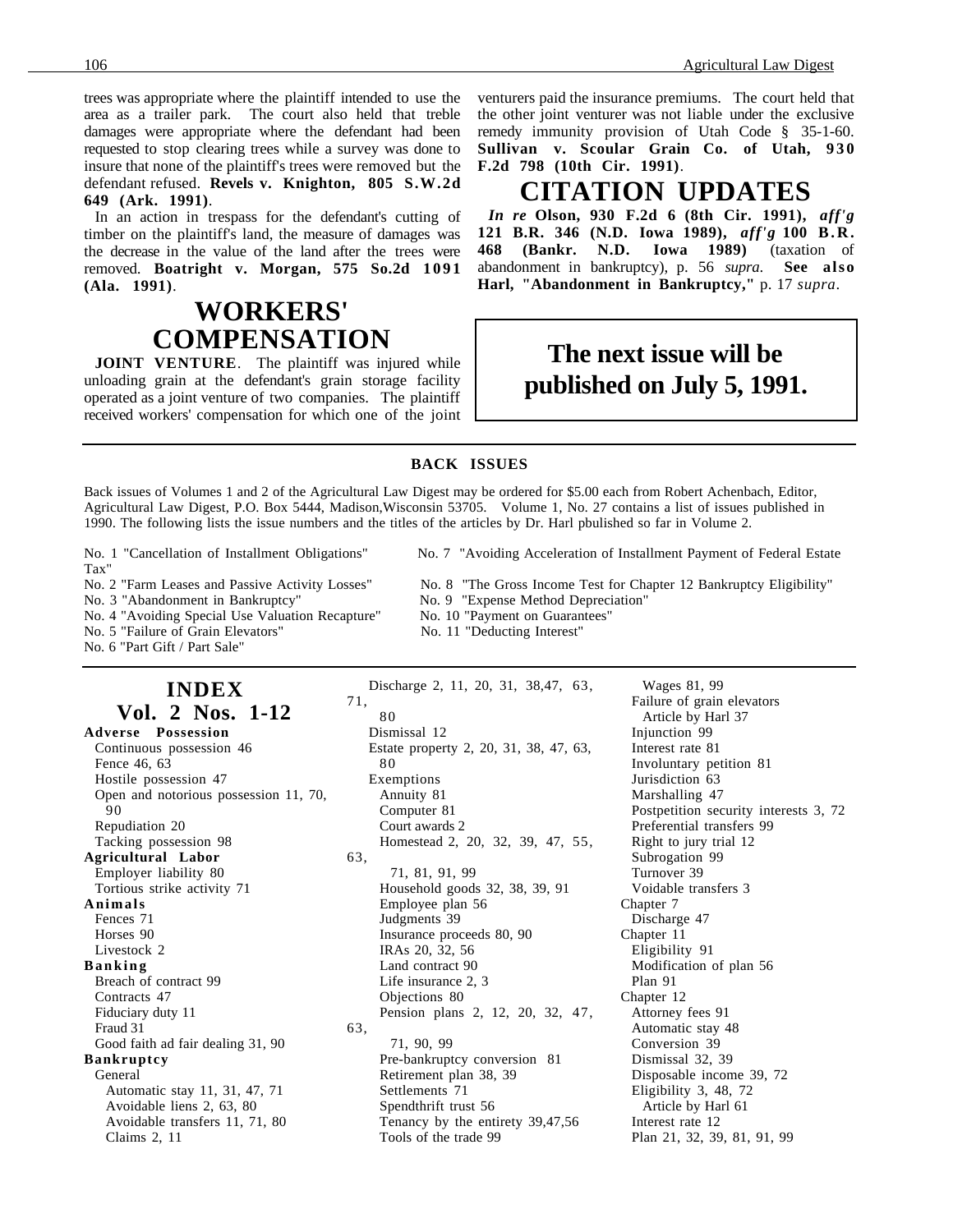Plan modification 48 Post-confirmation examination of debtors 32 Pre-confirmation payments 39 Set off 72 Trustee 72 Valuation 40, 72 Chapter 13 Plan 21, 32, 48, 72, 91 Federal taxation Abandonment 32, 56 Article by Harl 17 Allocation of plan payments for taxes 33, 48, 56, 64, 72, 81 Attorney fees 21 Automatic stay 12, 21, 33, 64, 91, 99 Avoidable lien 48, 81 Avoidable transfers 81 Claims 12, 64, 81, 91, 100 Confirmation of plan 48 Conversion 3 Discharge 3, 21, 48, 56, 100 Estate liability 100 Estate property 3, 64, 100 Net operating losses 64, 82 Plan 100 Post-petition claims 72 Post-petition interest 72, 82 Priority 21, 33, 48, 64, 100 Returns 3, 12 Setoff 21, 100 Subordination 12 Tax liens 33, 40 Post-petition refunds 40 **Commodity Futures Trading** Dual trading 12 Performance records 56 **Contracts** Consideration 72 Contract 40 Disclaimer 82 Equitable adjustment 56 Implied warranty 82 Rescission 12 Revocation of acceptance 73 Service contract 100 Statute of Frauds 40 Statute of limitations 64 Warranty 21 **Corporations** Indemnification 22 Jurisdiction 82 Officers 73 Piercing the veil 82 **Farm Credit System** Administration 40 Jurisdiction 12 Lending limits 40 Stock purchase 92 **Federal Agricultural Programs** Administration 56 Administrative procedure 22 Alien agricultural workers 82 Animal Welfare Act 73 Borrower's rights 3, 13, 22, 64, 73, 92, 101 Brucellosis 33, 40, 48, 73, 82, 92 Cattle 22

Chickens 40 Cheese 3 CCC loans 82, 101 Conservation reserve program 56 Cooperatives 40 Crop adjustment programs 56 Crop insurance 4, 33, 40, 73 Dairy termination program 4, 13 Deficiency payments 57 Disaster assistance 33, 57, 64 Farm loans 22, 40, 48, 57, 64, 73, 101 Farm programs 82 Article by Achenbach 55 Farmer owned reserve 41, 48 FIFRA 101 Grain standards 92 Grain storage facilities 101 Highly erodible land and wetlands 64 Marketing orders 13, 83, 101 Meat and poultry 4 National forests 22 1991 farm program 33 Packers and Stockyards Act 22, 41, 57, 83, 92, 102 Payment limitations 57, 73 Peanuts 83 Perishable Agricultural Commodities Act 4, 23, 41, 83 Pesticides 83 Price support Cotton 92 Honey 57 Milk 23 Peanuts 73 Program crops 48 Soybeans 4 Tobacco 84, 92 Production adjustment program 74 Rice 84 Rural housing loans 23 Tobacco 57, 64, 84 Tuberculosis 13 Setoff 13 Statute of limitations 23 Wool and mohair 41, 102 **Federal Estate and Gift Tax** Administrative expenses 23, 49 Allocation of taxes 41 Basis 64 Bequests to corporations 23 Charitable deduction 33, 49, 57, 102 Claim for refund 49 Deductions 65 Disclaimer 4, 23, 49, 57, 84 Estate "Freezes" Article by Harl 78 Estate tax lien 102 Estimated income tax payments 33 Generation skipping transfers 4, 13, 23, 34, 41, 49, 57, 65, 74, 84, 102 Gift 4, 24, 42, 49, 58, 65, 74, 84, 92 Article by Harl 45 Gross estate 4, 65, 84, 102 Guarantees 85 Income in respect of decedent 34, 58 Installment payment 4, 85, 92

Article by Harl 53 Insurance proceeds 24, 42 Letter rulings 58 Life insurance 74, 85 Marital deduction 4, 13, 24, 34, 42, 49, 58, 65, 74, 85, 92, 102 Power of appointment 34, 65 Prior transfer credit 42 Qualified domestic trust 66 Returns 49, 74 Revocable transfers 5 Sale of stock to ESOP 74 Special use valuation 42, 66, 85, 92, 102 Article by Harl 29 Statute of limitations 5, 103 Tax liens 24 Transfers within three years of death 13, 93 Transfers with retained interests 5, 13, 24, 42 Trusts 66, 86 Valuation 25, 86 **Federal Income Taxation** Accounting method 25, 94 Bad debts 66, 103 C corporations Accounting method 42 Alternative minimum tax 5, 66 Constructive dividends 43 Stock basis 74 Capital assets 103 Capital gains 34 Casualty loss 66, 74, 103 Charitable deduction 14, 34, 103 Constructive receipt 74 Cooperatives 14, 58, 94 Court awards and settlements 50 Depreciation 25, 103 Disaster losses 58, 94 Discharge of indebtedness 5, 66, 103 Education expenses 74 Employee deduction 34 Employee expenses 14 Employee benefit plans 43, 58 Employment benefits 74 Estimated tax 43 Evasion 50 Expense method depreciation Article by Harl 69, 89 Fringe benefits 103 Guarantees Article by Harl 77 Government agencies 66 Hobby losses 14, 75, 103 Home-Consumed farm produce 14 Home office 14, 67 Information return 14, 19 IRA's 58 Installment reporting 43, 103 Article by Harl 1, 97 Insurance 14 Interest 6, 50, 67, 94, 104 Article by Harl 88 IRAs 25